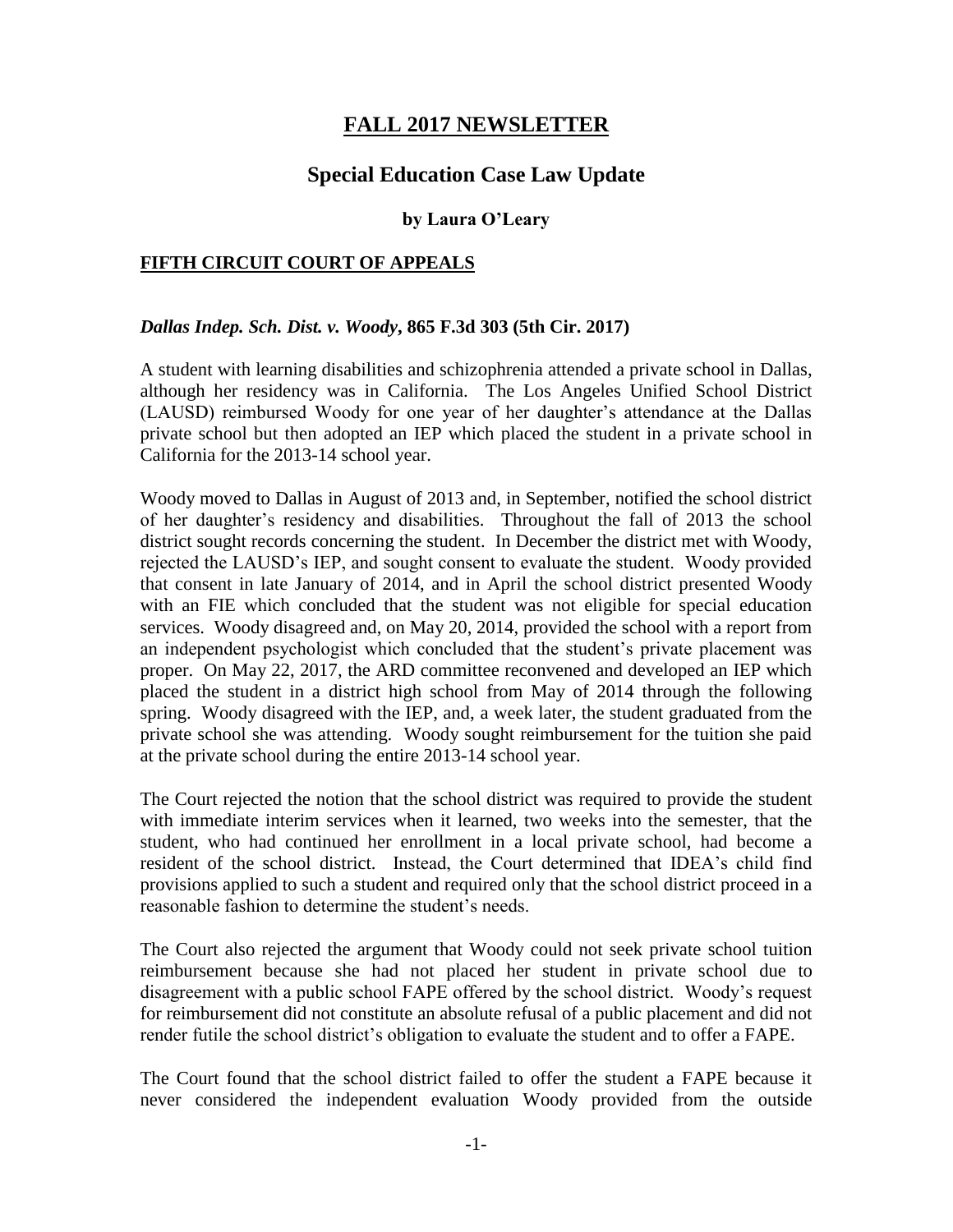psychologist. Additionally, because it offered only one week's worth of special education services prior to the student's graduation, the school district had not met its obligation to offer an IEP reasonably calculated to enable the student to make appropriate progress. Because the school district failed to offer a FAPE and because the district court implicitly held that the private school placement was appropriate, the school district was responsible for some tuition reimbursement.

However, the Court limited such reimbursement to the time period beginning when the school district should have provided a FAPE. The school district was not obligated to offer the student a FAPE until it had evaluated the student, and IDEA permits the school district a reasonable time in which to evaluate students. Because the school district complied with its obligation to evaluate the student within a reasonable time, even though the evaluation period continued until late April of 2014, the Court limited tuition reimbursement to the period from April 24, 2014 to the student's graduation in May of 2014.

## *D.L. v. Clear Creek Indep. Sch. Dist.***, \_\_\_ Fed. App'x \_\_\_, No. 16-20673, 2017 WL 2417010 (5th Cir. July 31, 2017)**

The Fifth Circuit affirmed the district court's grant of summary judgment to the school district because, by not raising the issue in his administrative complaint, D.L. failed to preserve the issue of whether he was in need of special education services after April of 2013, and because D.L. failed to show that he was in need of special education services prior to that date.

The Court affirmed the district court's determination that, because D.L. waited until his closing argument during his due process hearing to raise the issue of whether he was in need of special education services after April of 2013, he forfeited this issue.

The Court also affirmed the district court's finding that the school district did not violate IDEA when the it chose not to provide D.L. with special education services during the 2012-2013 academic year. Although the school district was aware that D.L. was a student with a disability, and although the school district had previously provided D.L. with special education services, IDEA only requires school districts to provide special education services to disabled students who have an educational need for such services. A school district need not adopt an outside evaluator's recommendations for a student's services and accommodations. Instead, the Court explained that teacher observations are especially instructive, and often of greater value than an independent evaluator's observations, because teachers spend more time with the student. Additionally, the Court reemphasized that a student's grades are an important indication of whether that student is in need of special education services. Because D.L. had received good grades and positive teacher evaluations during the 2012-2013 school year, D.L. failed to show that he was in need of special education services.

The Court also rejected D.L.'s argument that the school district should have looked to possible future consequences of his disability in judging whether to provide him with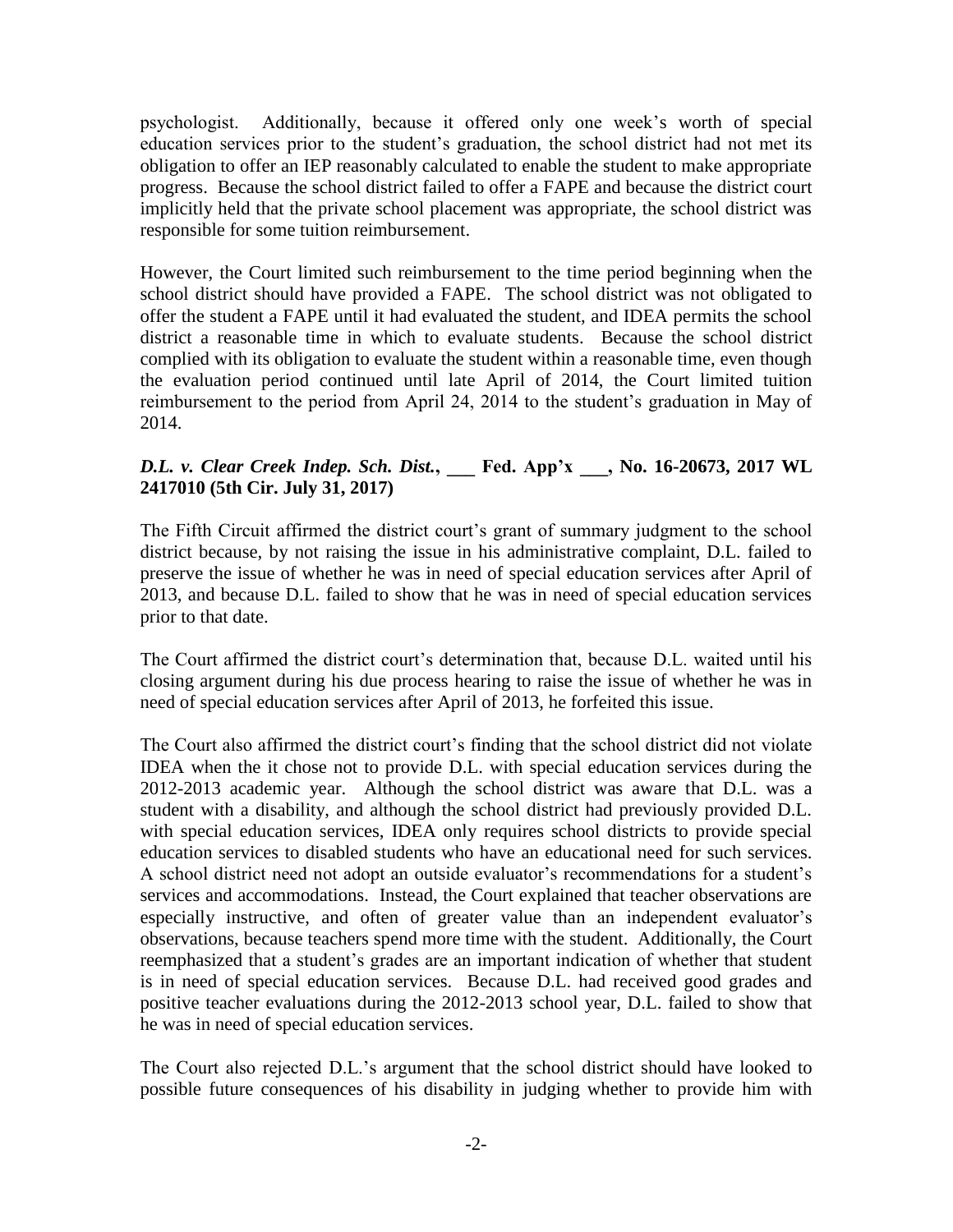special education services. The Court explained, "we do not judge a school district's determination in hindsight," and that "[a] fear that a student may experience problems in the future is not by itself a valid basis for IDEA eligibility." In April of 2013 D.L. was excelling academically and behaviorally. That he subsequently spiraled does not undermine the earlier determination that he was not in need of special education services.

## *C.G. v. Waller Indep. Sch. Dist.***, \_\_\_ Fed. App'x \_\_\_, No. 16-20439, 2017 WL 2713431 (5th Cir. June 22, 2017)**

Applying recent Supreme Court guidance from *Endrew F. v. Douglas County Sch. Dist.*, \_\_\_ U.S. \_\_\_, 137 S. Ct. 988 (March 22, 2017), and *Fry v. Napoleon Comty. Sch*., \_\_\_ U.S. \_\_\_, 137 S. Ct. 743 (Feb. 22, 2017), the Fifth Circuit Court of Appeals affirmed the district court's grant of summary judgment to the school district in a case in which the parents sought reimbursement for the cost of private placement of their daughter and injunctive relief under Section 504 concerning their daughter's educational placement.

In *Endrew F*, the Supreme Court clarified the standard applicable to claims that a school district failed to provide a student with a free appropriate public education (FAPE), explaining that the student's individual education plan (IEP), "must be appropriately ambitious in light of [the child's] circumstances," a standard which is higher than that which some circuit courts had adopted. With respect to the plaintiffs' claim that the school district failed to provide C.G. with a FAPE, the Court found that, although the district court did not articulate the applicable standard in precisely the same terms as stated in *Endrew F*, the district court's analysis of C.G.'s IEP was consistent with that standard. The Fifth Circuit affirmed the district court's determination that the school district provided C.G. with a FAPE, noting that, although the school district "could have taken different, and arguably better, approaches to C.G.'s IEP…the role of the court is not to 'second guess' the decision of the school district or to substitute its plan for the education of the student."

Additionally, the Fifth Circuit upheld the district court's dismissal of the plaintiffs' claim under Section 504, which concerned C.G.'s placement in a "highly restrictive" classroom. The district court reasoned that the plaintiffs could not sustain their claim under Section 504 because the school district had implemented an IEP developed in accordance with the IDEA. Applying the test the Supreme Court articulated in *Fry*, the Fifth Circuit rejected the plaintiffs' claim that their Section 504 claim was independent of their IDEA claim. The Court explained that because the Section 504 claim "incorporates an identical factual background expressed in the same language as their IDEA claim," their Section 504 claim was not one which could have been brought at another public facility which was not a school, nor was it one which an adult could have brought against the school district.

### **DISTRICT COURTS**

*Lauren C. v. Lewisville Indep. Sch. Dist.***, No. 4:15-CV-00544, 2017 WL 2813935 (E.D. Tex. June 29, 2017)**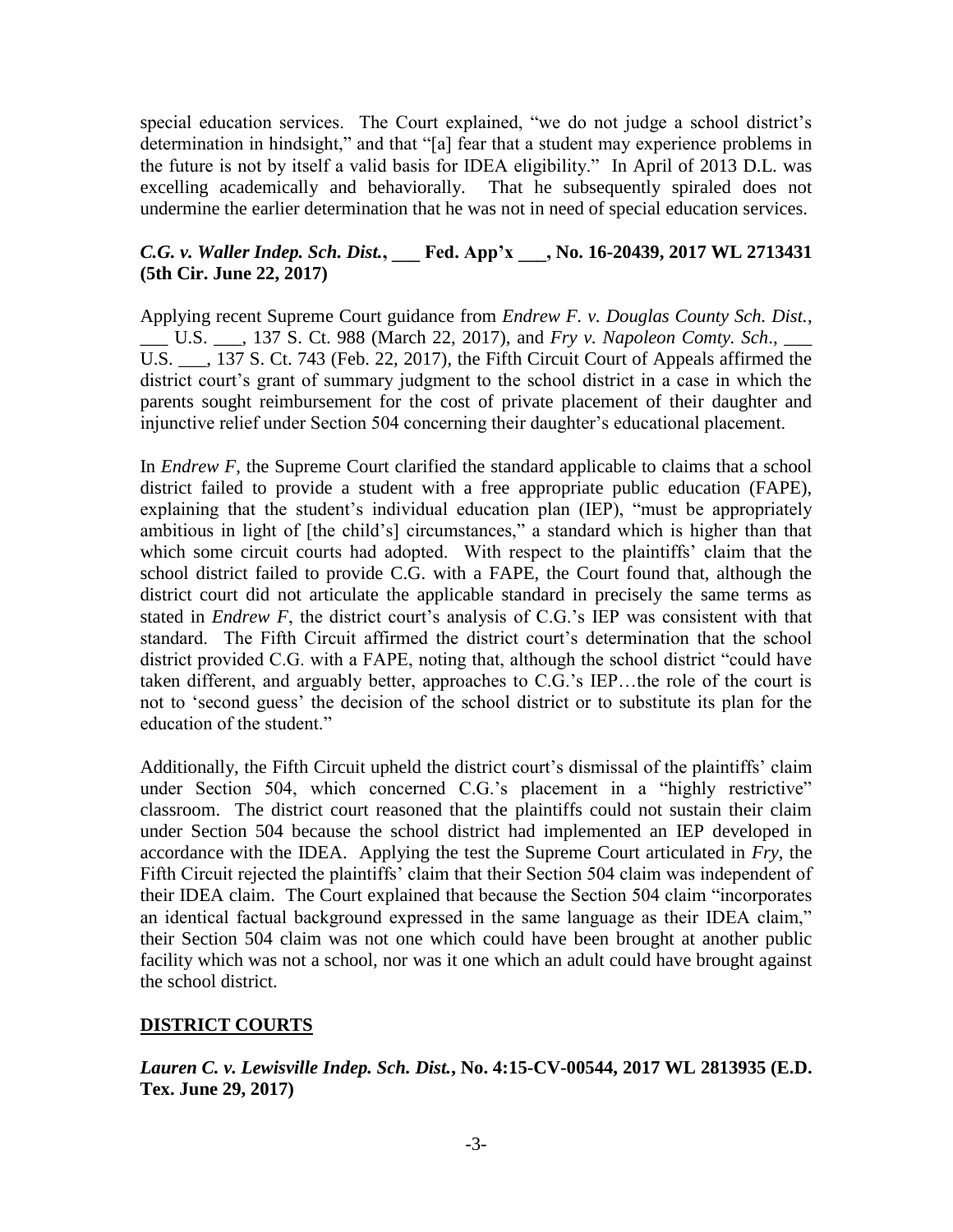The Court granted the school district's motion for judgment on the administrative record, finding that the school district provided a FAPE to the student even though the school district did not identify the student as autistic.

Although the student's parents agreed with the IEPs proposed for their daughter, they repeatedly asked the school district to identify their daughter as suffering from autism because they wanted their daughter to receive various services from other public entities. Upon review of multiple evaluations by school district personnel and by independent professionals, the school district declined to label Lauren C. as autistic, although the school district did provide Lauren with certain services for autistic students.

The Court explained that IDEA does not require school districts to provide a specific classification or label for a student but only to identify disabled students who are in need of special education services and to provide such students with a FAPE. The Court held that the school district provided Lauren C. with a FAPE because, regardless of its classification of her disability, Lauren's education program was individualized on the basis of her assessment and performance, was administered in the least restrictive environment, was provided in a coordinated and collaborative manner by the key stakeholders, and Lauren showed positive academic and non-academic benefits.

### *Reed v. Kerens Indep. Sch. Dist.***, No. 3:16-CV-1228-BH, 2017 WL 2463275 (N.D. Tex. June 6, 2017)**

The plaintiff asserted claims under Title IX, Title VI, Section 504, the ADA, and Section 1983 on behalf of the estate of her son, J.R., who took his own life. Reed's son was a middle school student who complained that he had been bullied at school. The Court granted the school district's motion to dismiss with respect to all claims except the Title IX claim.

The Court found that plaintiff's Section 504 and ADA claims concerning J.R.'s identification as a student with a disability, educational placement, and accommodation were subject to administrative exhaustion under IDEA because plaintiff sought relief that could have been attained under IDEA. However, after noting that the Fifth Circuit has not yet addressed the question, the Court held further that requiring plaintiff to pursue administrative remedies after J.R.'s death would be futile, and thus plaintiff established an exception to the exhaustion requirement.

With respect to plaintiff's Section 504 claim based on her allegation that the school district failed to provide J.R. with necessary services and accommodations, the Court explained that plaintiff did not allege that the school district discriminated against J.R. because of any disability, but rather she alleged that the school district never recognized J.R. as a student with a disability. Noting that plaintiff never requested that the school district provide J.R. with a psychological assessment, school-based counseling, or other services, the Court explained that plaintiff failed to allege that the school had been informed of J.R.'s alleged disability or that the school district had any reason to suspect